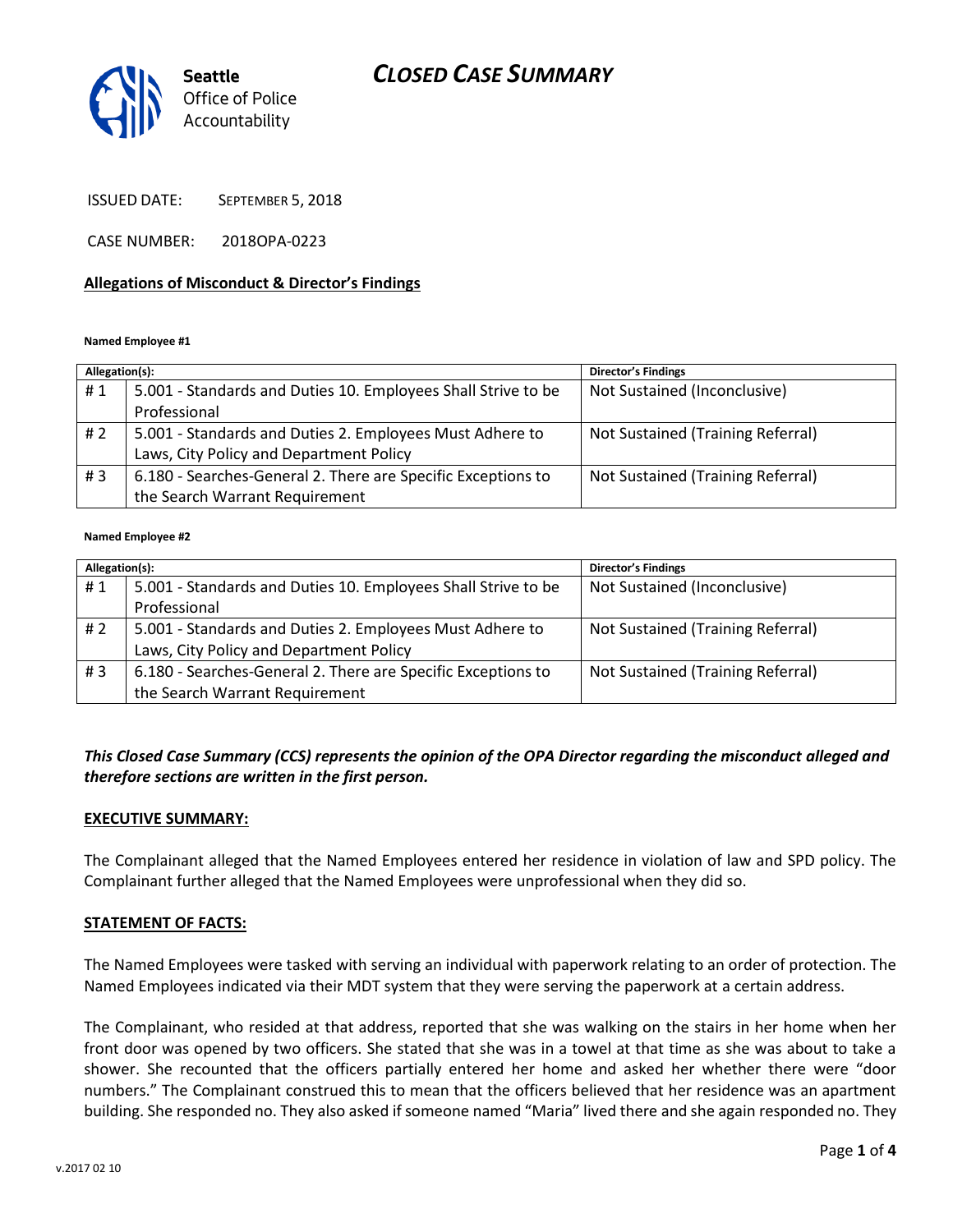



OPA CASE NUMBER: 2018OPA-0223

remained in the apartment and asked her if someone named "Maria" had ever lived there. She said no. She reported that one of the officers then laughed and they both left her residence. In articulating her complaint, the Complainant asserted the following: "As a 21-year-old female college student who was essentially naked at the time of the incident, the fact that these two officers opened my door and partially entered my home without knocking and without my permission makes me extremely uncomfortable. This was completely uncalled for and illegal entering."

OPA interviewed both of the Named Employees. Named Employee #1 (NE#1) stated that he and Named Employee #2 (NE#2) were tasked with serving legal paperwork on an individual. He stated that the address provided to them on the Law Enforcement Information (LEI) form was the Complainant's address and, specifically, Unit 435. NE#1 stated that, when he walked up to the address, he believed that it was the correct location and that it could be a boarding house with multiple apartments.

NE#1 recounted that he knocked on the door. He stated that it opened by either him pushing it or when he was knocking. He recalled that he announced himself and said that he was with SPD. NE#1 stated that he was surprised when he saw the Complainant come downstairs in her towel. He said that he exclaimed "oh yikes," and then began to leave the apartment. When he did so, he turned around and asked if the individual they were looking for residing there. When the Complainant stated that she did not, NE#1 told OPA that he said "sorry" and then left the residence.

NE#1 stated that he did not have exigent circumstances to enter the residence and did not have a search warrant. He asserted that he believed, in good faith, that the residence was a boarding house and that he could permissibly enter. He noted that he self-reported this issue to his supervisor.

NE#2 did not recall whether he and NE#1 announced that they were with SPD. He stated that he did not enter the residence. NE#2 confirmed that NE#1 asked the Complainant whether the individual they were looking for lived there and they were told that she did not. NE#2 stated that he and NE#1 apologized to the Complainant but did not recall what they said. NE#2 stated that neither he nor NE#1 laughed at the Complainant. NE#2 told OPA that, after they left the residence, they looked up the individual they were attempting to serve in the Department's Records Management System (RMS) and determined that she lived at an address very close to the Complainant's address. NE#2, like NE#1, stated that they did not have a search warrant or exigent circumstances justifying entry into the Complainant's apartment. NE#2 also told OPA that he self-reported this matter to a supervisor.

OPA obtained the LEI form referenced by the Named Employees. Under the address section, the text is crossed out and the proper service address is written. It is possible that the address that was crossed out was the Complainant's address, but OPA could not conclusively determine this fact during its investigation.

#### **ANALYSIS AND CONCLUSIONS:**

# **Named Employee #1 – Allegation #1** *5.001 - Standards and Duties 10. Employees Shall Strive to be Professional*

As discussed above, the Complainant asserted that when the Named Employees left her home, one of them laughed. She viewed this as demeaning and insulting, given that they had made an improper entry into her residence and she was a young woman standing in only a towel.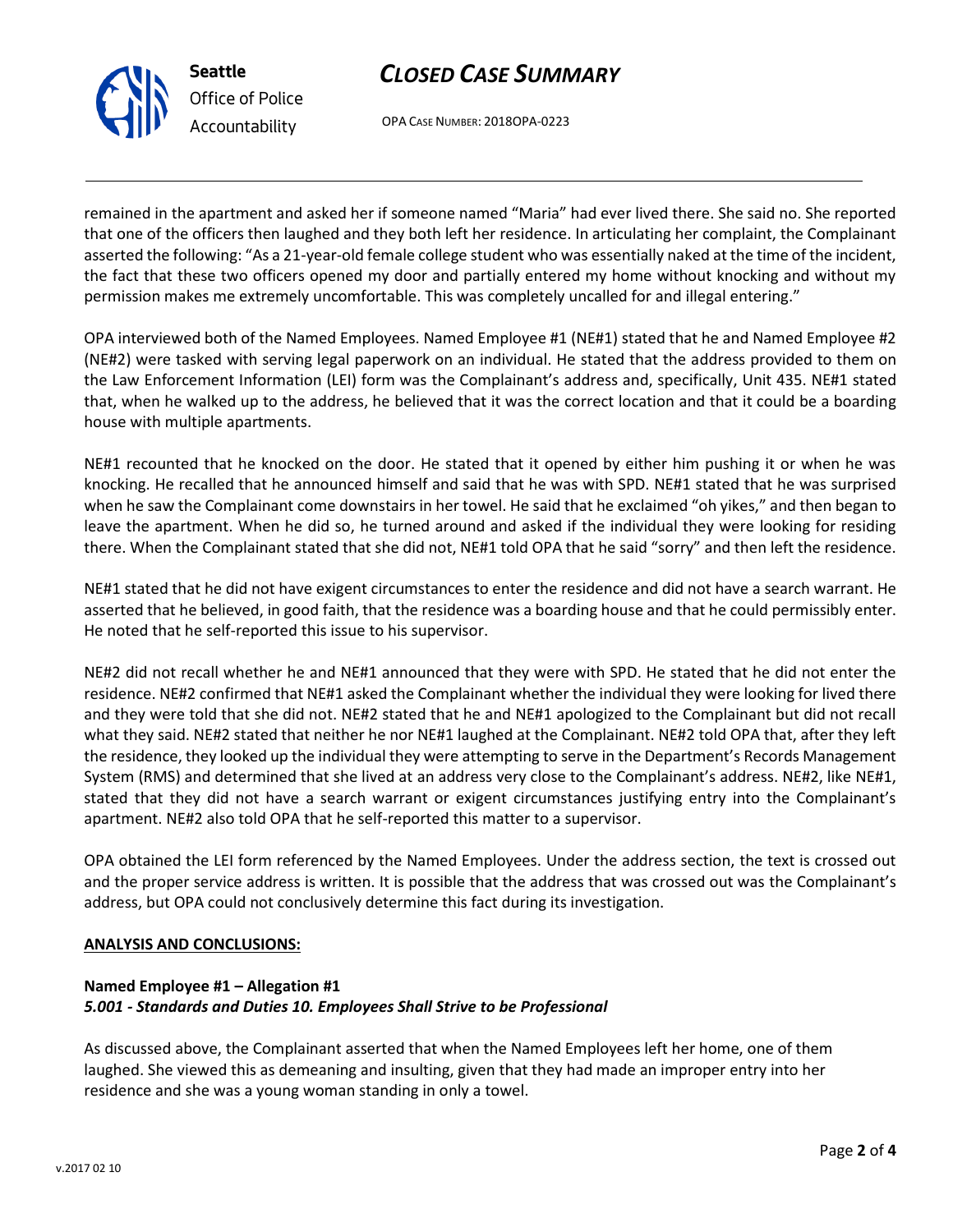

# *CLOSED CASE SUMMARY*

OPA CASE NUMBER: 2018OPA-0223

The Named Employees denied laughing at the Complainant. NE#1 stated that he exclaimed "oh yikes" when he saw the Complainant, but stated that this was borne from his shock of seeming someone in a towel in what he believed was a boarding house.

SPD Policy 5.001-POL-10 requires that SPD employees "strive to be professional at all times." The policy further instructs that "employees may not engage in behavior that undermines public trust in the Department, the officer, or other officers." (SPD Policy 5.001-POL-10.)

If the Named Employees laughed at the Complainant, I believe that it could very well have constituted unprofessional conduct under the circumstances of this case. I have sympathy for the Complainant, who must have been both shocked and embarrassed when the Named Employees – two men – entered her home without her permission and saw her in her towel. However, both of the Named Employees denied laughing at the Complainant and denied engaging in unprofessional behavior. There is no Department video of this incident and, as such, I cannot conclusively resolve this dispute of fact. Accordingly, I recommend that this allegation be Not Sustained – Inconclusive as against both Named Employees.

While I reach an inconclusive finding here, I wish that the officers (or, for that matter, their supervisor) would have made additional efforts to reach out to the Complainant after the fact and to apologize to her. I believe that this would have gone a long way and very well could have prevented this complaint from being filed.

# Recommended Finding: **Not Sustained (Inconclusive)**

### **Named Employee #1 - Allegation #2** *5.001 - Standards and Duties 2. Employees Must Adhere to Laws, City Policy and Department Policy*

When the Named Employees made entry into the Complainant's residence and did so without a search warrant and without exigent circumstances, they technically violated both Department policy and the Fourth Amendment. This was the case even though I do not believe that they intended to do so and, instead, acted in error. The officers relied on the LEI form, which they asserted contained the wrong address. OPA could not confirm this fact. It was clear, however, that they did not verify the address in the Department's RMS until after they made entry.

This being said, the Named Employees' conduct does not warrant a Sustained finding. This was a mistake not misconduct. Indeed, I can see no discernable motive for why the officers would have intentionally made an unlawful entry into the residence. Moreover, both officers self- reported this matter to their supervisor, accepting responsibility for their error. Given this, I recommend that the Named Employees receive Training Referrals rather than Sustained findings.

• **Training Referral**: The Named Employees should be counseled concerning their entry in this case and how it was inconsistent with both law and Department policy. The Named Employees appeared to recognize their error in this case and I do not believe that they will engage in similar behavior again. The Named Employees should be instructed that, as a matter of best practices, they should verify service addresses via RMS prior to making entry. Lastly, the Named Employees' supervisor should either call or write the Complainant and explain to her what occurred in this case, express the Department's regret that she was surprised and embarrassed by this incident, and indicate what steps were taken to address this matter and to ensure that